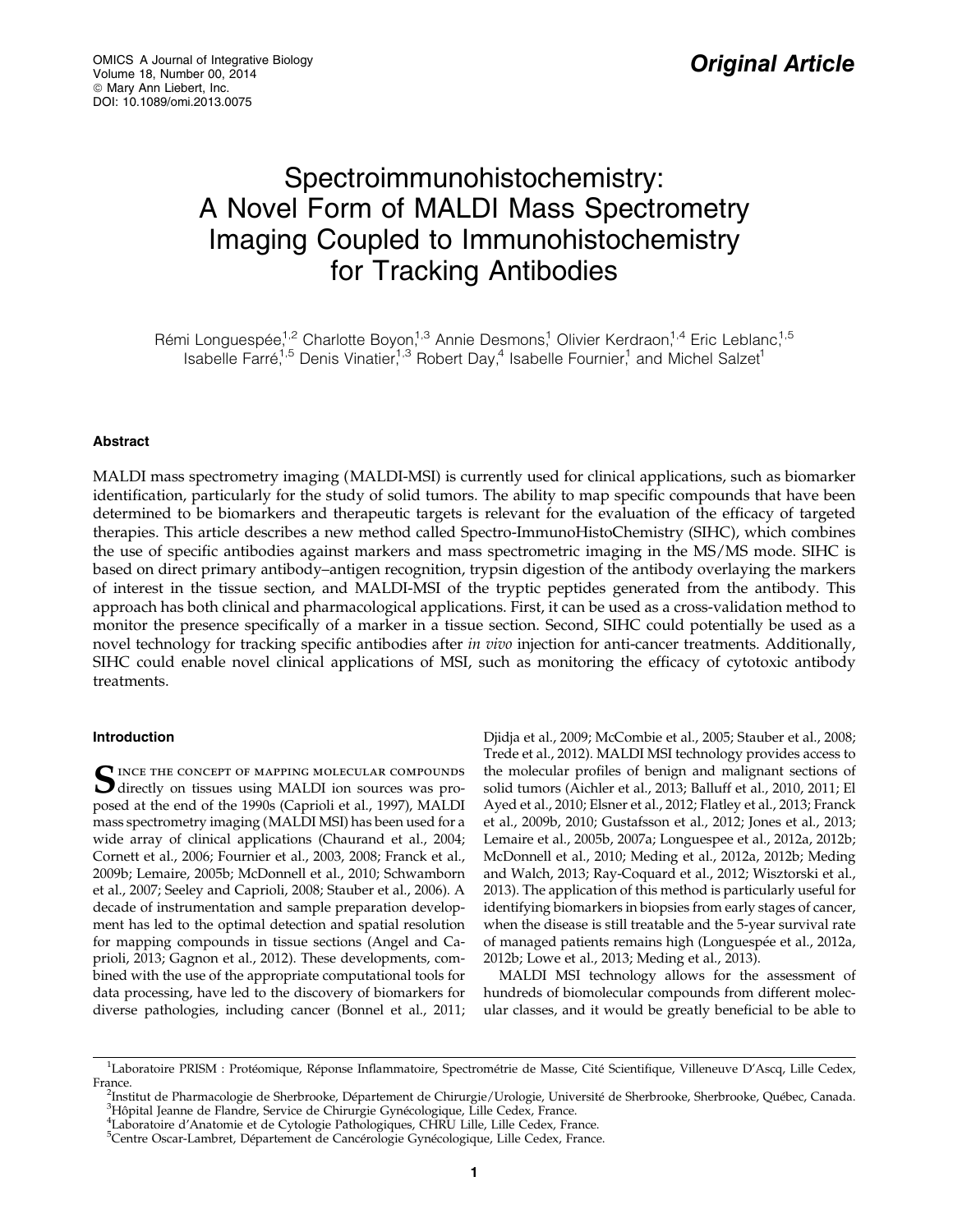validate the presence of specific molecular markers in the cancerous sections of tissues using this technology instead of classical microscopy devices. Indeed, the MALDI-MSI-based discovery of a biomarker has to be validated by a complementary method, such as immunohistochemistry, which relies on the use of an antibody that specifically targets the marker of interest. By detecting this specific antibody by mass spectrometry, especially by MALDI-MSI, the validation of the presence of newly discovered biomarkers could be conducted in the same laboratory, without the need for microscopy. This would have a high impact on disease monitoring by enabling the evaluation of the presence of the compounds of interest in diseased tissues. In this context, MSI could support the evaluation of targeted therapies in preclinical or clinical trials. Finally, a potential application of this method is the monitoring of antibody delivery of cytotoxic treatments. Currently, it is unknown whether the antibodies used to enhance the recruitment of cytotoxic antibodies are distributed in a tumor section. It is important to determine how deeply the antibody can penetrate the tumor and at what concentration it is present. This method would enable the detection of antibodies through their tryptic peptides after enzymatic digestion in tissues and could be directly applicable to clinical trials.

Several years ago, we developed and patented a method called Tag-Mass for mapping MSI-specific targets (Gagnon et al., 2012; Lemaire et al., 2007a; Stauber et al., 2009). One application of the Tag-Mass technology is MSI based and uses photocleavable, tagged antibody probes grafted to specific antibodies for a given biomarker (Gagnon et al., 2012; Lemaire et al., 2005a, 2007b; Stauber et al., 2009). This strategy relies on the design of specific antibodies that are used for immunohistochemistry (IHC), which are linked to tag peptides of known sequences (Gagnon et al., 2012) and can be detected by mass spectrometry. After IHC preparation, the presence of the linked peptides is mapped on the surface of the tissue, and the identity of each antibody is determined by the MS/MS analysis of these linked peptides. Although this method is highly efficient and reproducible, the design of the linked antibodies remains expensive.

In this work, we present a simple and fast method, called Spectro-ImmunoHistoChemistry (SIHC), which combines IHC and MALDI MSI without requiring the design of specific antibodies to image targeted antigens. In the SIHC method, tryptic digests of the primary antibodies are directly mapped against the tissue marker of interest. This is achieved by performing an on-tissue enzymatic digestion after primary antibody binding to the tissue section. Resulting tryptic peptides are then detected directly from the tissue and followed by imaging. In the present article, the proof-of-concept of the SIHC method is presented using ovarian cancer as a clinical model. Additionally, using MALDI MSI, we have discovered a potential novel marker for this pathology: the C-terminal fragment of the activator of the immunoproteasome PA28 (Reg Alpha) (El Ayed et al., 2010; Lemaire et al., 2005, 2007a; Longuespee et al., 2012a). The Reg Alpha C-terminal fragment is one of the markers of immunosuppressive events that occur during the early phases of disease progression (El Ayed et al., 2010; Lemaire et al., 2005b, 2007a; Longuespée et al., 2012a; 2012b). Using SIHC, we validate the statement that Reg-Alpha is found at the early stages of all ovarian cancerous lesions, making it a good candidate for the early screening of ovarian cancer development.

#### Materials and Methods

## **Materials**

a-Cyano-4-hydroxycinnamic acid (CHCA), trifluoroacetic acid (TFA), aniline, PBS, ammonium bicarbonate, dithiothreitol, iodoacetamide, bovine serum albumin, and triton were obtained from Sigma-Aldrich (Saint-Quentin Fallavier, France). Trypsin was obtained from Promega (Charbonnieres, France). Acetonitrile p.a., methanol p.a., ethanol, and acetone were provided by Biosolve B.V. (Valkensvaard, Netherlands). Polyclonal antibodies against Reg Alpha were purchased from Invitrogen (Illkirch, France). Mounting media for tissues stainings was provided by Vectashield. Histological glass slides were purchased from Thermo Fisher (Illkirch, France).

#### **Samples**

Tissues were obtained with informed consent and institutional review board approval (CCPPRBM Lille: CP 05/83) from patients undergoing any ovarian tumor resection at Hospital Jeanne de Flandre of Centre Hospitalier Universitaire de Lille. Three fresh, frozen tissues were used for this investigation, corresponding to stage I to stage IV endometrioid and serous cancer tissues. Patient information was collected, including gender, age, treatment received before and after the surgery, extent of the surgery, current status (alive, alive with progressive disease, or deceased), cause of death if applicable, and survival time from the time of the original pathological diagnosis. Samples were collected at the time of the surgery, immediately frozen at  $-50^{\circ}$ C, in cold isopentane, and stored at  $-80^{\circ}$ C until analysis.

#### Tissue preparation

Ten micrometer-thick frozen biopsy sections were cut using a cryostat and thaw-mounted on histological glass slides. Tissues were then dried in a dessicator. The sections were washed for 1 min in acetone, 15 sec in a solution of 70% ethanol, 15 sec in a solution of 95% ethanol and, finally, 1 min in chloroform (Lemaire et al., 2006).

Hematoxylin eosin safran staining. For hematoxylin eosin safran staining (HES), the sections were heated for 5 min, colored with hematoxylin for 3 min, rinsed with water, bathed twice in a solution of 156 mL of 95% EtOH, 44 mL of  $H_2O$ , and  $80 \mu L$  of HCl (1 N), and then bathed in water. Then, the samples were bathed in 35% NH<sub>4</sub>OH in 200 mL H<sub>2</sub>O, washed for 5 min with water, and bathed in 80% ethanol. Next, the sections were colored with eosin for 10 sec and bathed twice with 95% ethanol and twice with 100% ethanol. After staining with safran  $(10 g/L$  in 100% EtOH) for 6 min, the slides were bathed twice in 100% EtOH and once in xylene for 1 min. Histopathologic diagnoses were made from these H&E-stained sections by the pathologist (Olivier Kerdraon) without knowledge of the original clinical diagnosis. Consecutive sections were used for SIHC and the HES staining.

Immunohistochemistry of the Reg-alpha Cter fragment in serous ovarian cancer tissues for the SIHC procedure. The prepared tumor tissue sections were incubated at room temperature with 500  $\mu$ L of buffer (0.1 M PBS, 1% BSA, 1% normal goat serum, and 0.05% Triton X100) for 30 min. The same buffer was used to dilute the Reg-alpha antibody solution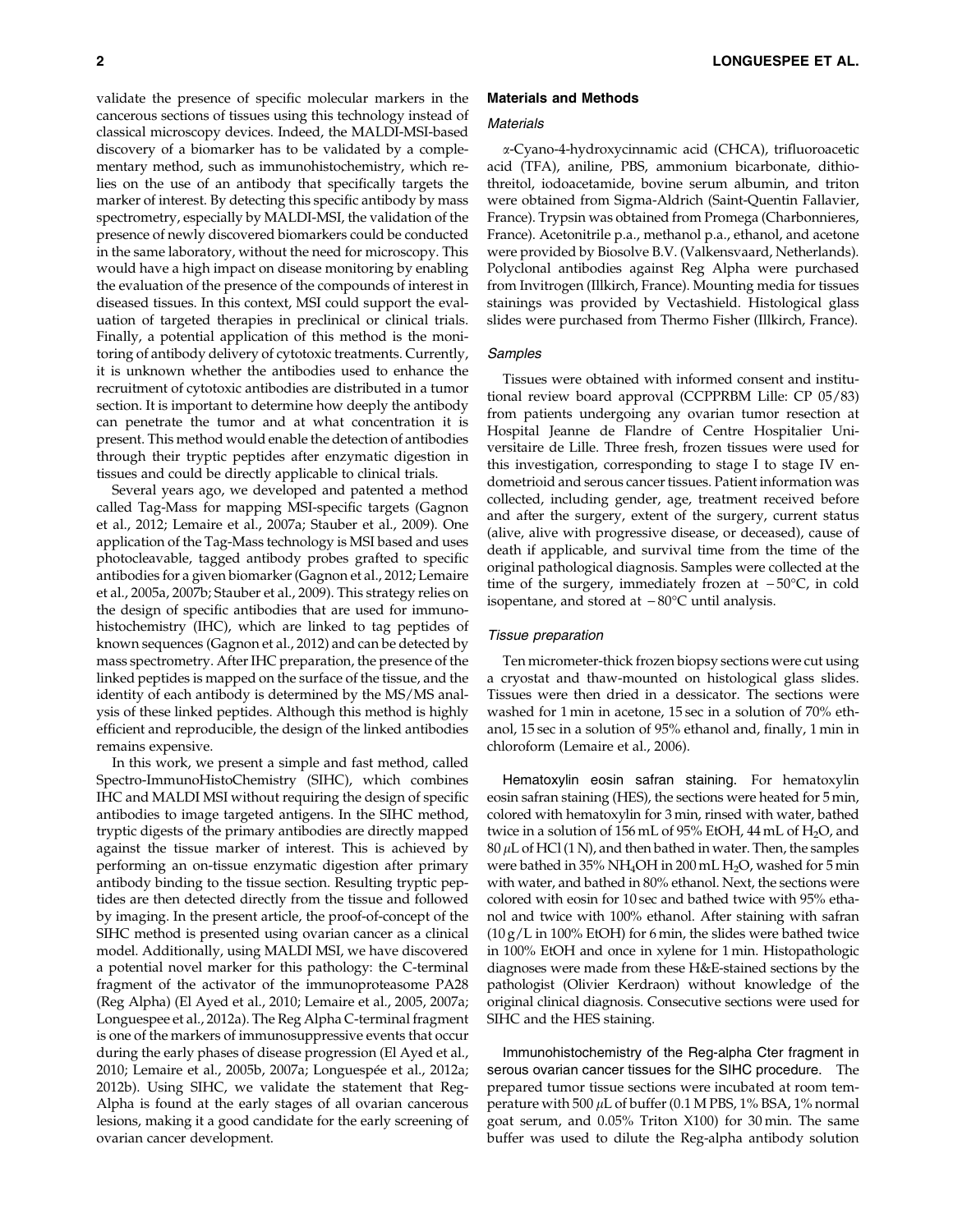## SPECTROIMMUNOHISTOCHEMISTRY 3

(1:100; Zymed Laboratories, Invitrogen, ref. 38-2400). The tissues were incubated with the primary antibody in the buffer overnight at 4°C. After incubation, tissue sections were rinsed three times for 10 min with PBS and twice for 5 min with HPLC-grade water. The tissues were then rinsed three additional times for 5 min with ultrapure water to remove salts from the buffer, and the sections were then dried at room temperature before trypsin application.

#### Molecular mass spectrometry analyses

Trypsin deposition and digestion. Two modes of trypsin deposition were used for the on-tissue trypsin digestion of antibodies, micro-spraying, and micro-spotting.

For trypsin deposition by micro-spraying,  $300 \mu L$  of a solution of  $40 \mu g/mL$  of trypsin that was diluted in  $50 \text{ mM}$  $NH<sub>4</sub>HCO<sub>3</sub>$  was sprayed using a vibrational micro-sprayer (ImagePrep, Bruker Daltonics, Germany), with 13 cycles of 1.5 sec of spraying, 240 sec of incubation, and 30 sec of drying.

For trypsin deposition by micro-spotting, a piezoelectric automated micro-spotting device (CHIP 1000, Shimadzu, Kyoto, Japan) was used. Digestion was performed using  $20 \mu$ g/mL trypsin in 50 mM NH<sub>4</sub>HCO<sub>3</sub> in a final volume of 12.5 nL (Franck et al., 2009a). The distance between two spots was set at  $250 \mu m$ .

Matrix deposition. The matrix deposition mode was chosen according to the trypsin deposition method. CHCA/aniline solid ionic matrix was used for these experiments. CHCA/aniline was prepared with an equivalent molarity of CHCA and aniline in ACN/0.1% TFA, 7:3,  $v/v$  in H<sub>2</sub>O. For CHCA/aniline micro-spraying, a specific method of deposition was created. In the first phase, the deposition was initialized with short nebulization and incubation times to spray small droplets of matrix, giving rise to small crystals. Spray and incubation times were then programmed at longer durations in the following steps to spray larger droplets (Bonnel et al., 2011). For microspotting, a total of 20 nL of 10 mg/mL CHCA/aniline was placed on the same spots where trypsin was deposited (Franck et al., 2009a).

On-tissue digestion and direct analysis. The digestion reaction was prolonged for sprayed samples by incubating the tissue sections in incubation chambers previously designed by our team (Longuespée et al.) for 2 h, as the spraying time itself is not long enough for a sufficient digestion reaction. After 2 h, the tissue was immediately dried by desiccation and the matrix was deposited.

After the on-tissue digestion and matrix deposition, direct tissue analysis was performed on the MALDI LTQ Orbitrap XL (Thermo Scientific, Bremen, Germany) to assess the spectral quality resulting from the digestion and matrix deposition efficiencies. Approximately 20 scans per digested point in the FTMS mode in the mass range 600–4000 m/z with a nominal mass resolution of 100000 at m/z 400 were acquired.

MALDI imaging. The images were acquired using a MALDI LTQ Orbitrap XL (Thermo Scientific, Bremen, Germany).

Spectra were acquired using the Xcalibur 2.0.7 SP1 software (Thermo Fisher Scientific, Bremen, Germany). The LTQ Orbitrap instrument was operated in the positive ion mode over a high mass range (m/z= $600-4000$ ). The instrument was equipped with an intermediate pressure (75 mTorr) MALDI source using a nitrogen laser (MNL 100; Lasertechnik Berlin), providing an output at 337 nm with a maximum energy of  $80 \mu$ J per pulse and a repetition rate of 60 Hz. The Orbitrap analyzer was used for MS data acquisition, with a mass resolving power of 30,000 FWHM. Automatic gain control was turned off, and other data acquisition conditions were as follows: laser power per pulse of  $10 \mu$ J, 25 laser pulses per spectra, and two scans averaged per pixel. The image reconstructions were performed using the ImageQuest software. The distance between raster points was set to  $250 \mu m$ . Image analysis and data visualization were performed with the Imagequest1.0.1 software (Thermo Fisher Scientific, Bremen, Germany).

#### Antibody chain separation and identification

Gel electrophoresis. Heavy and light chains of the anti-Cterminal Reg-alpha polyclonal antibodies were reduced using 10 mM DTT, and cysteine residues were subsequently alkylated using  $100 \mu L$  of iodoacetamide at 15 mM. Electrophoresis gels were prepared at 12% for the separation gel and 4% for the concentration gel. Migration proceeded for 2 h at 230 volts. After migration, the gels were stained with Coomassie Blue for 24 h. After staining, the gels were bathed in distilled water for 1 day.

In-gel digestion of antibody heavy and light chains. Before trypsin digestion, the gels were washed in water for 2 days. Bands of interest were cut and rinsed with  $100 \mu L$  of 50 mM ammonium bicarbonate buffer and then with 50 mM ammonium bicarbonate buffer containing water:acetonitrile 2:8 v/v (pH 8) to remove the remaining Coomassie Blue and allow shrinking of the gel pieces. Then, the gel fragments were incubated overnight with  $50 \mu L$  of  $50 \text{ mM}$  trypsin in  $50 \text{ mM}$ ammonium bicarbonate buffer. After vortexing, the supernatant was retained, and  $100 \mu L$  of ACN:water 1:1 v/v was added to the gel fragments. After vortexing, the resulting supernatant was recovered and mixed with the first supernatant. The solution was then dried in a vacuum concentrator, and the peptides were suspended in  $20 \mu$ L of water/2% acetonitrile/0.1% of a solution of 98% formic acid.

Mass spectrometry of digested peptides from antibody chains. After digestion and matrix deposition, peptide analysis was performed on a MALDI LTQ Orbitrap XL previously used for MS or MS/MS analyses. Approximately 20 scans per digested point in FTMS mode in the range 600–4000 with a nominal mass resolution of 100000 at  $m/z$  400 were acquired.

#### **Results**

Our group previously developed and patented a method for mapping specific compounds in ovarian cancer tissues (Fournier et al., 2006; Lemaire et al., 2005a, 2007b). In this method, called Tag Mass, an antibody is linked to a lasercleavable peptide of known sequence. The image of the m/z ratio of this peptide is generated, and the peptide's sequence is determined by MS/MS (Lemaire et al., 2007b). Here, another method to screen for the presence of antibodies raised against specific markers in tissue sections is described. This technology relies on the direct detection of antibodies on tissues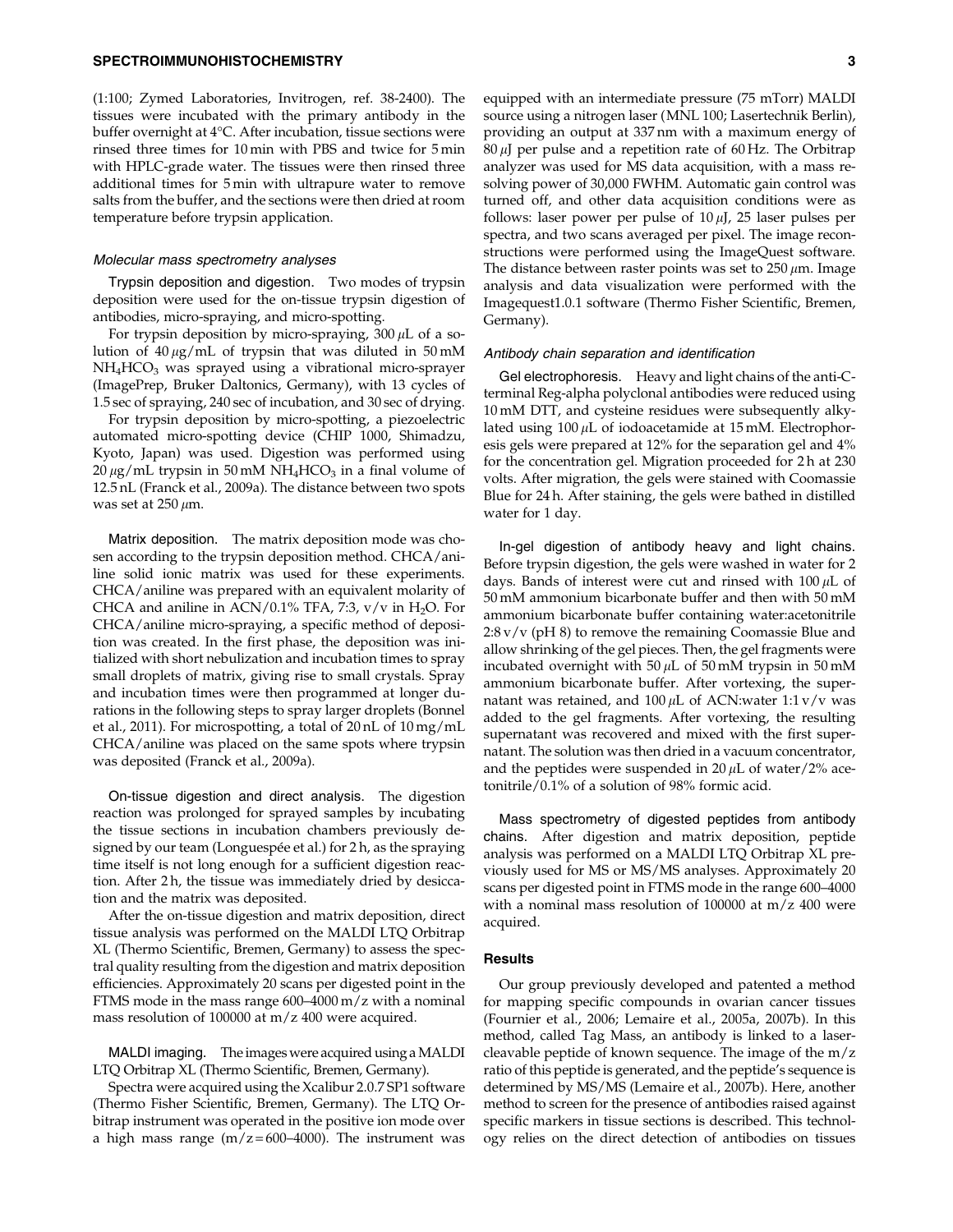through their tryptic cleavage patterns. Only a characterization step is needed before performing SIHC assays. We decided to focus our efforts on developing a method for tracking specific compounds that bind to the C-terminal fragments of Reg-alpha. We previously discovered this compound by MALDI MSI and found that it was specifically present in ovarian cancer biopsies (Lemaire et al., 2007a; Longuespee et al., 2012a).

#### SpectroImmunoHistoChemistry procedure

The workflow of the method is presented in Figure 1. The proposed method relies on a combination of IHC and MSI and is named Spectro-ImmunoHistoChemistry (SIHC). Because native antibodies are difficult to detect due to their high mass, trypsin digestion prior to MALDI detection is recommended. Heavy and light chains can be separated following reduction and alkylation (R&A) (Fig. 1). The antibody used to test this approach is the polyclonal antibody raised against the Cterminal fragment of the 11S proteasome activator complex, named PA28 or Reg-alpha. We have already validated this marker as being indicative of ovarian cancer tissues with IHC (Longuespée et al., 2012a). Thus, as shown in Figure 1A (see inset SDS-PAGE, lane 2), without R&A, the anti-C-terminal fragment of Reg-alpha antibodies is detected at 150 kDa, with a large smear from 75 to 150 kDa revealing that the proteins are denatured but that the heavy and light chains may remain linked. As shown in Figure 1A, in lanes 3 and 4 of the SDS-PAGE gel, the antibody chains are separated after R&A (light chains at 25 kDa and heavy chains at 50 kDa). We also observe large smeared regions for the heavy and light chains. The appearance of the smears reveals the large heterogeneity of glycoforms in polyclonal antibodies for heavy and light chains. We digested each chain group with trypsin to generate a general profile of the antibody (Fig. 2A). These experiments were conducted three times. Peptide mass fingerprints from gel electrophoresis band digests were then compared with those obtained after the SIHC procedure on cancerous regions of ovarian tissue (Fig. 2B).

In contrast with classical immunohistochemistry assays, only the primary antibody is required for SIHC because the detection is performed during the MSI analysis. The primary antibody was placed on the tissue section and incubated overnight at 4°C. The slice was then subjected to a washing procedure before R&A, followed by an on-tissue trypsin digestion. For SIHC analysis, the step consisting of the incubation with a secondary antibody, as in classical immunohistochemistry, was skipped and a layer of matrix was



FIG. 1. SIHC workflow. (A) SDS-PAGE gel of the antibody directed against the C-terminal fragment of Reg alpha in the presence or absence of DTT. Separate antibody heavy and light chains were then digested with trypsin before MALDI-MS analysis for specific PMF identification. In parallel, (B) corresponds to a classical incubation of the primary antibody performed on top of the tissue slice. DTT, trypsin, and the matrix were deposited on the tissue in succession before imaging by MALDI MS. The MS/MS profiles of the tryptic peptides shared between the tissue and the in-gel digests were compared, with specific images of the ions corresponding with the digested antibody chains used to determine antibody localization.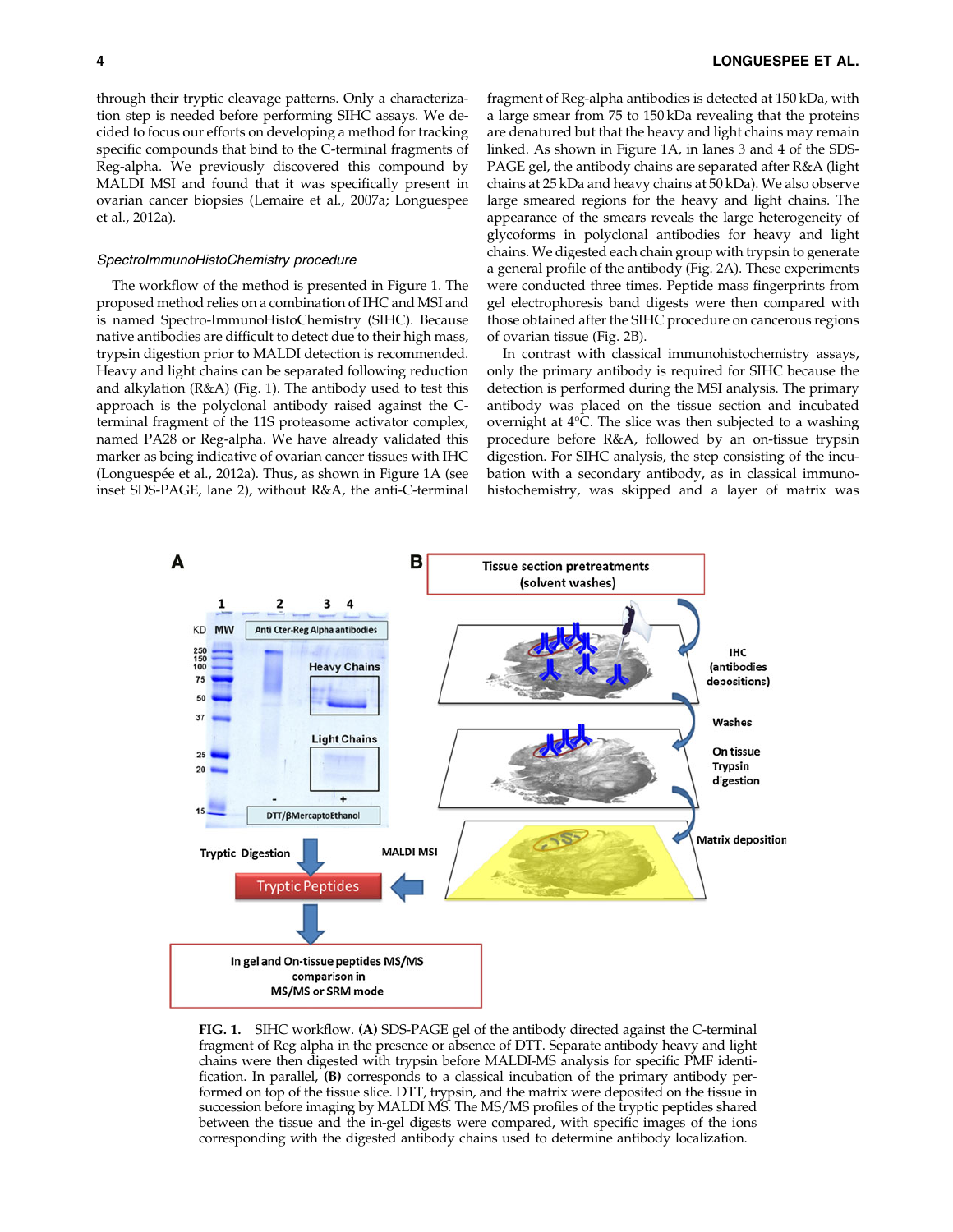

FIG. 2. Comparison of the MALDI MS spectra of heavy and light chains of anti-reg alpha after either electrophoresis gel digestion (A) or on-tissue digestion using a stage I serous ovarian cancer tissue (B). An asterisk (\*) indicates the ions in common. The *blue arrow and line* indicate the benign zone, and the *red arrow* and line indicate the cancerous zone.

immediately deposited for the desorption-ionization of the digested fragments and MSI mapping (Fig. 1B). As mentioned above, the principle of this approach is very simple and relies on a direct comparison between the profile of the digested antibody (the peptide mass fingerprint, or PMF) obtained after in-gel trypsin digestion (Fig. 2A) and the PMF of digested peptides found in the tissue after antibody incubation, followed by trypsin digestion (Fig. 2B). For a better comparison, all trypsin-digested fragments were removed from the obtained peaks list, and we focused our attention on a selected window (.e., for ions ranging from  $m/z$  ratios of 900 to 2100). The antibody recognized the biomarker from the complete protein and the Cter fragment protein. Moreover, these analyses were performed on a MALDI LTQ Orbitrap instrument, allowing for the acquisition of highly resolved mass spectra. In this analysis, we detected several common ions between electrophoresis gels and MALDI images (i.e., ions at m/z ratios of 951.62, 1033.72, 1051.73, 1165.76, 1334.91, 1448.95, and 1562.98).

## SIHC validation in MS mode

Validation on Stage IV serous ovarian carcinoma samples. To validate the SIHC protocol, we analyzed Stage IV serous ovarian carcinoma (OVC) tissues using a MALDI-Orbitrap instrument. Ions at m/z ratios of 1165.76, 1334.91, 1448.95, and 1562.98, corresponding to tryptic peptides of the C-terminal fragment of the Reg-alpha antibody, were tracked through the cancerous zones of the biopsies (Fig. 3A). All specific ions were detected in the tumor region and, to a lesser extent, in the benign region, which agrees with previous work. This result showed that the antibody specifically recognized the biomarker at the level of the epithelial cells in both the nucleus and the cytoplasm in the carcinoma region and only in the nucleus in benign tissue (Lemaire et al., 2007a; Longuespée et al., 2012a). From 376 samples, this marker reflects a prevalence of  $77.66 \pm 8.77\%$  with a correlation coefficient value of 0.601 ( $p > 0.001$ ) between OVC and benign tissue (Longuespée et al., 2012a). This result confirms the effectiveness of this strategy. This difference in ion detection relates to ion intensity detection in the PMF after gel electrophoresis (Fig. 2A) or on-tissue digestion (Fig. 2B) and can be explained by ionization differences due to the peptide structure and ion suppression. Moreover, some ions are preferentially detected in certain stages and grades of OVC, but in the majority of the cases, the ions at  $m/z$  ratios of 1165.76, 1334.91, 1448.94, and 1562.98 are detected.

Validation on early stages of serous ovarian carcinoma samples. The SIHC protocol was then applied to early stage OVC (Stage Ia, Fig. 4 and Stage Ic, Fig. 3B). Patient samples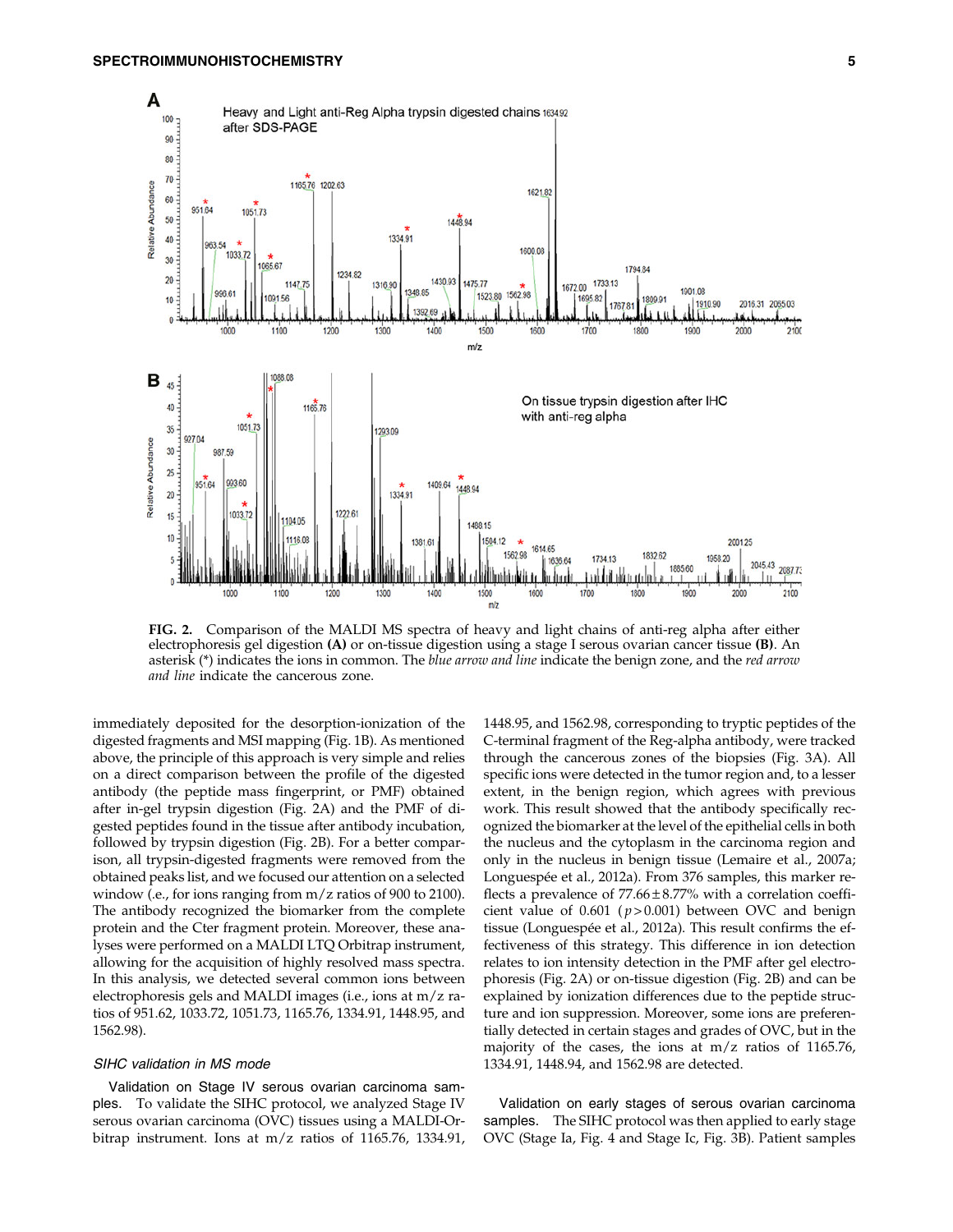

FIG. 3. MALDI molecular images (250  $\mu$ m) of common m/z values determined by electrophoresis gel digestion and digestion of Reg Alpha antibody on ovarian carcinoma tissue (red line). Trypsin and the matrix (HCCA/aniline) were sprayed using an automatic sprayer. Specific ions from trypsin-digested antibody chains were detected in the cancerous area. These experiments were performed on a MALDI LTQ Orbitrap. (A) Stage IV OVC. Ions detected have m/z ratios of 1165.76, 1334.91, 1448.94, and 1562.98. **(B)** Stage Ic OVC. Ions detected have m/z ratios of 1448.94 and 1562.9. The *blue arrow and line* indicate the benign zone, and the *red* arrow and line indicate the cancerous zone.

with stage Ic OVC had both cancerous cells and a benign region (Fig. 3B). Ions at  $m/z$  ratios of 1448.94 and 1562.98 were detected solely in cancerous cells and not in the benign region (Fig. 3B). A margin region from endometrioid stage Ia OVC [i.e., a small region covering both benign and carcinoma tissue, was selected (Fig. 4B)]. After microspotting for the deposition of trypsin and the ionic solid matrix (HCCA/aniline), the tissue was analyzed in this margin region to compare the cancerous and benign zones in a more restricted window (Fig. 4A). Under these conditions, some specific ions corresponding to digested peptides of the heavy or light antibody chains (ions at m/z ratios of 951.64, 1051.73, 1165.76, 1448.94, 1523.8, and 1562.98) were imaged (Fig. 4C). These ions were detected in the cancerous portion but not in the healthy portion of the tissue section, confirming the specificity and selectivity of the SIHC technique (Fig. 4C).

# Validation of SIHC in MS/MS mode

To support the data observed in the MS mode, images were then obtained by tracking the signatures of ions obtained in the MS/MS mode. Selected daughter ions can be mapped using this method, and known peptides of the antibody can be automatically detected and mapped based on the MS/MS signature. Figure 5 presents the molecular images based on the fragments of the ion at an m/z value of 1523.79 detected in the tumor region of the margin (Fig. 4C). MSI images of ions were observed at m/z ratios of 786.08, 890.4, 1147.01, 1261.6, and 1523.79. All of these daughter ions were present in the tumor region but not in the benign part of the tissue section. These data establish that the SIHC technique can be used in both the MS and MS/MS modes.

# Discussion

These experiments demonstrated that IHC and MALDI MSI methods can be combined to enable powerful detection and mapping of antibodies in biological samples. Specific MALDI MSI of an antibody can now be performed in an inexpensive assay that is not time intensive. We propose a method for the cross-validation of the presence of marker compounds in tissues, using MALDI MSI as the method to detect primary antibodies. This allows for the direct confirmation of molecular localization without the use of secondary antibodies and microscopes, as in this approach, the mass spectrometer acts as a microscope. This opens new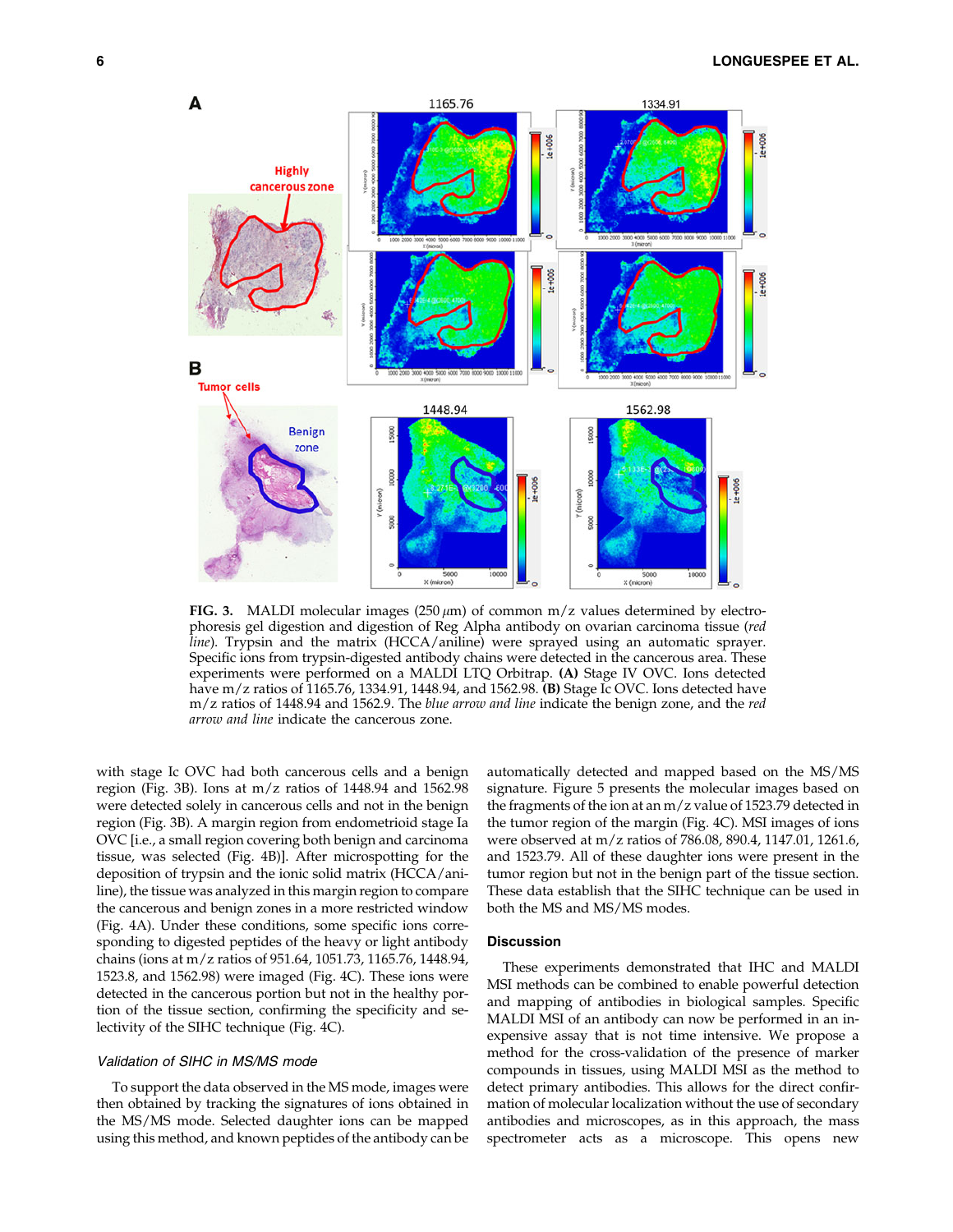

FIG. 4. MALDI molecular images (250  $\mu$ m) of common m/z values found by electrophoresis gel digestion and digestion on stage Ia endometrioid OVC tissue at the margin between the cancerous and benign tissue (red line). Trypsin and matrix (HCCA/aniline) were spotted using an automatic piezoelectric head spotter before MALDI MSI analysis (Franck et al., 2009a). Specific ions from trypsin digested antibody chains were detected in the cancerous area. These experiments were performed on a MALDI LTQ Orbitrap. (A) Average mass spectrum recorded in the margin area. The arrows indicate the ions corresponding to reg alpha antibody chains after trypsin digestion and molecular MSI were performed. (B) Patient section stained with HES. The margin is indicated as a blue box. (C) Molecular images obtained by MSI of the ions at  $m/z$  ratios of 951.64, 1051.73, 1165.76, 1523.8, and 1562.98.

possibilities for pharmacological assays, such as monitoring the efficiency of the targeting of cytotoxic antibodies through tissue inspection. The presence and localization of therapeutic antibodies in solid tumors remain important areas of interest for investigators in this field of pharmacological development. This new method may enable the specific tracking of therapeutic or anti-marker antibodies in tissues and provide information on their presence in cancerous sections of biopsies.

A few years ago, we developed a novel technology, named Tag-Mass, which allowed for the monitoring of biomarkers in tissues. Tag-Mass involves a modified probe bearing a reporter group that is used in MALDI-MSI. The image of the marker is then indirectly generated from the probe (Lemaire et al., 2007b). This technology is compatible with all types of probes, including mRNA, antibodies, or even lectins or aptamers. It is then possible to image, with high selectivity, mRNA, antigens, oligosaccharides (including glycosylated proteins), and drugs, respectively (Gagnon et al., 2012). In the Tag-mass workflow, MALDI-MSI is combined with histological techniques, including In Situ Hybridization (ISH) and immunohistochemistry (IHC). This method allowed for the exploration of both the transcriptome and the proteome in the same tissue section by MALDI MSI in response to a single compound or a number of compounds in multiplex analyses. The latest development regarding this technology is a new UTP-tag based on click-chemistry for tracking in MALDI MSI miRNAs.

Considering this new study, SIHC and Tag-mass appear to be two complementary technologies for use in research and clinical settings. The great advantage of using the SIHC approach is its compatibility with any polyclonal or monoclonal antibodies for the detection of a given marker. Indeed, Tag Mass requires the design of a grafted antibody for the recognition of a specific antigen. Here, the approach does not require any chemical design to tag antibodies. This approach relies on polyclonal antibodies, which are known to be highly specific for a given marker of interest. In this study, we decided to focus our efforts on the C-terminal fragment of PA28, also known as Reg Alpha. This marker was extensively studied by our team and found to be present in great amounts in the cytoplasm of cancerous cells and the nucleus of normal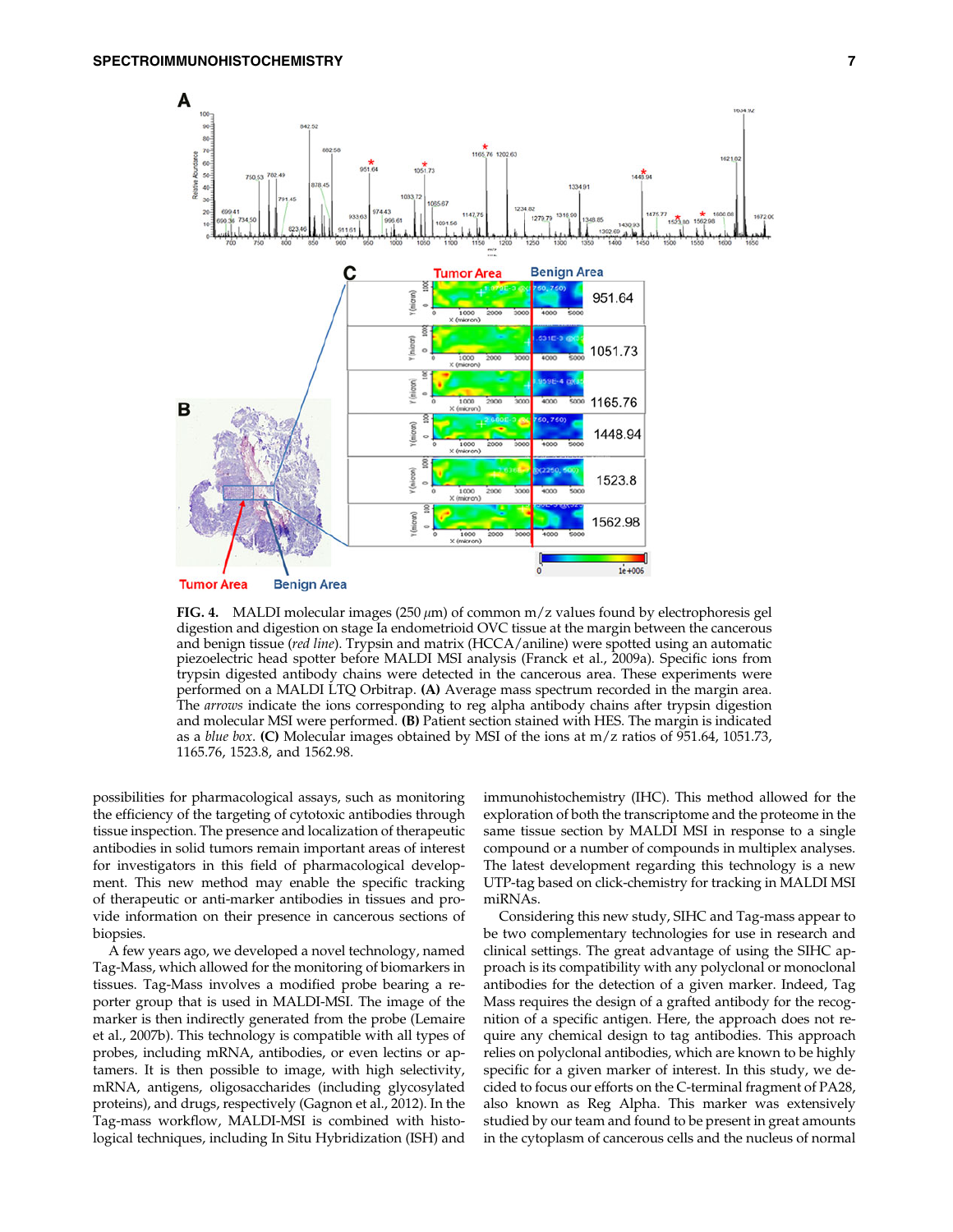

FIG. 5. MS/MS MALDI mass spectra of the ion at an m/z value of 1523.79 detected after both tissue and in-gel digestion. Molecular images (250  $\mu$ m) of the parent ion and the daughter ions (m/z ratios of 1261.6, 1147.01, 890.4, and 786.08) are presented in the inset. These experiments were performed on stage I endometrioid tissue after trypsin digestion. Trypsin and matrix (HCCA/aniline) were spotted using an automatic piezoelectric head spotter before MALDI MSI analysis (Franck et al., 2009a). Specific ions from trypsin digested antibody chains were detected in the cancerous area. These experiments were performed on a MALDI LTQ Orbitrap.

ovarian cells within the same biopsy (Lemaire et al., 2007a). We demonstrated via IHC that Cter-Reg-alpha was present in great amounts in the cancerous areas of ovarian biopsies, and this was also highlighted by mass spectrometric profiling, classical MALDI Imaging and Tag Mass MALDI Imaging (El Ayed et al., 2010). Here, we validated a strong mass spectrometric signal for this marker in the cancerous zone and a slight signal in the normal tissue area, corresponding to the recognition of the Cter part of full length PA28. In the future, we can expect increases in the imaging resolution of MALDI as new instruments are developed or improved; for example, new ionization sources coupled to highly resolutive analyzers, such as the Orbitrap (Schober et al., 2012). With this type of instrumental evolution, it may be possible to distinguish between antibody fragment signals from the nucleus in normal areas and signals from the cytoplasm in cancerous cells.

Finally, an extension of this approach is the multiplexed analysis of the markers of interest throughout the tissue section. This analysis could validate the diagnostic application of this approach by using antibodies either directed against the normal or cancerous areas of a biopsy section.

Currently, SpectroImmunoHistoChemistry will aid laboratories using mass spectrometry that aim to explore clinical applications, to cross-validate the presence of discovered antibodies in tissue sections and to conduct histopathological investigations on large numbers of tissue sections.

### Acknowledgments

This research was supported by a collaboration between PRISM (MS) and Thermo Scientific (Bremen, Germany) and grants from the SIRIC ONCOLILLLE (to IF and MS), Ministère de L'Education Nationale, L'Enseignement Supérieur et de la Recherche, l'Agence Nationale de la Recherche (ANR PCV to IF), the ARCIR-FEDER region Nord-pas de Calais (to IF and MS), the University of Lille 1 (to IF and MS), Fonds de Recherche du Québec–Santé (FRQS to RD), CHRU of Lille (to CB), and Région Nord-Pas de Calais and Université de Sherbrooke (to RL). RD is a member of the Centre de Recherche Clinique Etienne-Le Bel (Sherbrooke, Qc, Canada).

## Author Disclosure Statement

The authors declare that there are no conflicting financial interests.

## **References**

Aichler M, Elsner M, Ludyga N, et al. (2013). Clinical response to chemotherapy in oesophageal adenocarcinoma patients is linked to defects in mitochondria. J Pathol 230, 410–419.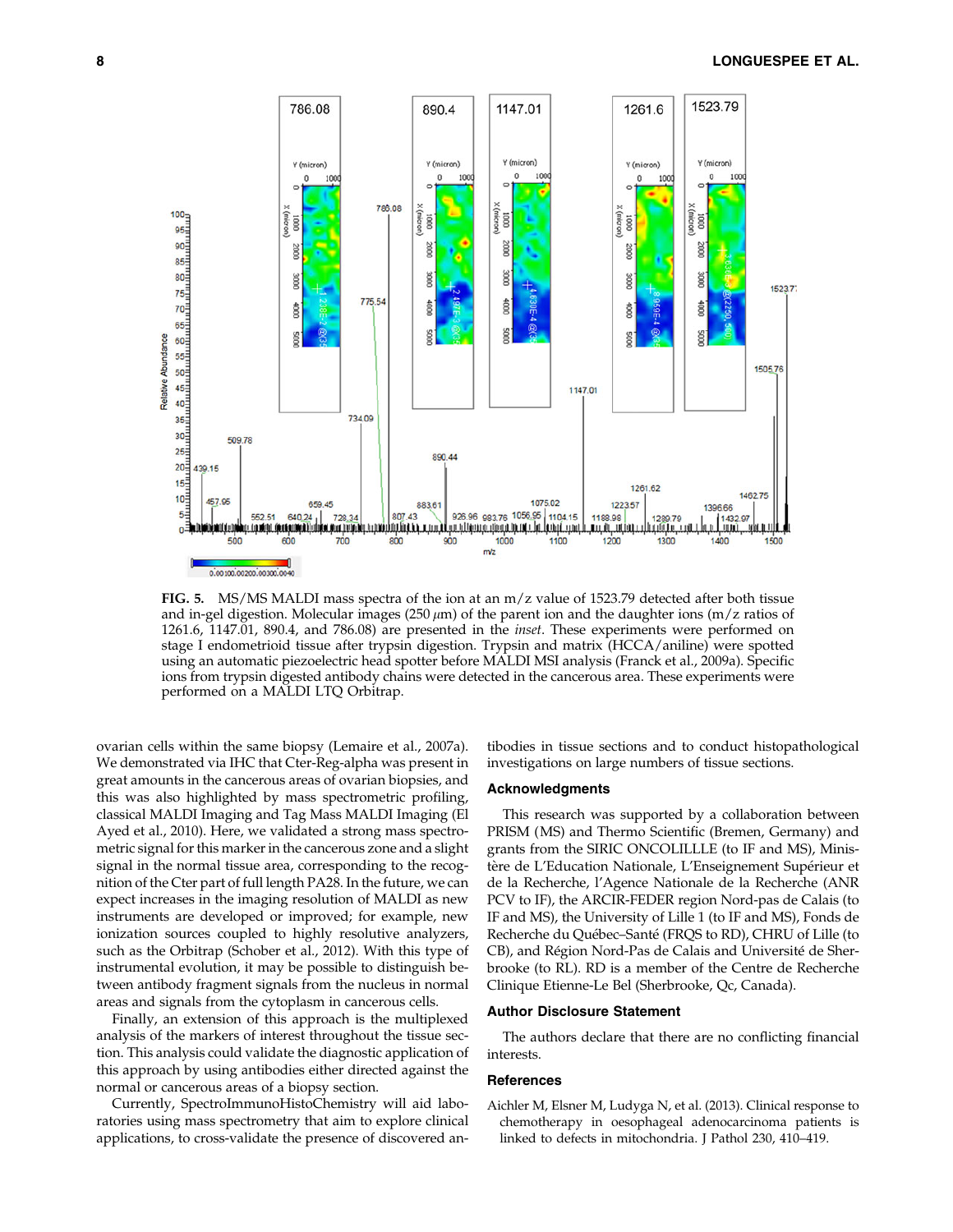- Angel PM, and Caprioli RM. (2013). MALDI Imaging Mass Spectrometry: In situ Molecular Mapping. Biochemistry 52, 3818–3828.
- Balluff B, Elsner M, Kowarsch A, et al. (2010). Classification of HER2/neu status in gastric cancer using a breast-cancer derived proteome classifier. J Proteome Res 9, 6317–6322.
- Balluff B, Rauser S, Meding S, et al. (2011). MALDI imaging identifies prognostic seven-protein signature of novel tissue markers in intestinal-type gastric cancer. Am J Pathol 179, 2720–2729.
- Bonnel D., Franck J., Meriaux C., Salzet M., and Fournier I. (2013). Ionic matrices pre-spotted MALDI plates for patients markers following, drugs titration and MALDI MSI. Anal Biochem 434, 187–198.
- Bonnel D, Longuespee R, Franck J, et al. (2011). Multivariate analyses for biomarkers hunting and validation through ontissue bottom-up or in-source decay in MALDI-MSI: Application to prostate cancer. Anal Bioanal Chem 401, 149–165.
- Caprioli RM, Farmer TB, and Gile J. (1997). Molecular imaging of biological samples: Localization of peptides and proteins using MALDI-TOF MS. Anal Chem 69, 4751–4760.
- Chaurand P, Schwartz SA, Billheimer D, Xu BJ, Crecelius A, and Caprioli RM. (2004). Integrating histology and imaging mass spectrometry. Anal Chem 76, 1145–1155.
- Cornett DS, Mobley JA, Dias EC, et al. (2006). A novel histologydirected strategy for MALDI-MS tissue profiling that improves throughput and cellular specificity in human breast cancer. Mol Cell Proteomics 5, 1975–1983.
- Djidja MC, Francese S, Loadman PM, et al. (2009). Detergent addition to tryptic digests and ion mobility separation prior to MS/MS improves peptide yield and protein identification for in situ proteomic investigation of frozen and formalin-fixed paraffin-embedded adenocarcinoma tissue sections. Proteomics 9, 2750–2763.
- El Ayed M, Bonnel D, Longuespee R, et al. (2010). MALDI imaging mass spectrometry in ovarian cancer for tracking, identifying, and validating biomarkers. Med Sci Monit 16, BR233–245.
- Elsner M, Rauser S, Maier S, et al. (2012). MALDI imaging mass spectrometry reveals COX7A2, TAGLN2 and S100-A10 as novel prognostic markers in Barrett's adenocarcinoma. J Proteomics 75, 4693–4704.
- Flatley B, Malone P, and Cramer R. (2013). MALDI mass spectrometry in prostate cancer biomarker discovery. Biochim Biophys Acta. Doi:pii: S1570—9639(13)00252-5. 10.1016/j.bbapap .2013.06.015.
- Fournier I, Day R, and Salzet M. (2003). Direct analysis of neuropeptides by in situ MALDI-TOF mass spectrometry in the rat brain. Neuro Endocrinol Lett 24, 9–14.
- Fournier I, Lemaire R, Wisztorski M, et al. (2006). New insight in sample preparation for MALDI imaging and new developments to approach specific MALDI imaging of the transcriptome. Proc 54rd ASMS Conf Mass Spectrometry, Seattle, Wastington, May 30–June 2.
- Fournier I, Wisztorski M, and Salzet M. (2008). Tissue imaging using MALDI-MS: A new frontier of histopathology proteomics. Expert Rev Proteomics 5, 413–424.
- Franck J, Arafah K, Barnes A, Wisztorski M, Salzet M, and Fournier I. (2009a). Improving tissue preparation for matrixassisted laser desorption ionization mass spectrometry imaging. Part 1: Using microspotting. Anal Chem 81, 8193–8202.
- Franck J, Arafah K, Elayed M, et al. (2009b). MALDI imaging mass spectrometry: State of the art technology in clinical proteomics. Mol Cell Proteomics 8, 2023–2033.
- Franck J, Longuespee R, Wisztorski M, et al. (2010). MALDI mass spectrometry imaging of proteins exceeding 30,000 daltons. Med Sci Monit 16, BR293–299.
- Gagnon H, Franck J, Wisztorski M, Day R, Fournier I, and Salzet M. (2012). Targeted Mass spectrometry Imaging: Specific Targeting Mass Spectrometry imaging technologies from history to perspective. Prog Histochem Cytochem 47, 133–174.
- Gustafsson JO, Eddes JS, Meding S, et al. (2012). Internal calibrants allow high accuracy peptide matching between MALDI imaging MS and LC-MS/MS. J Proteomics 75, 5093– 5105.
- Jones EA, Deininger SO, Hogendoorn PC, et al. Imaging mass spectrometry statistical analysis. J Proteomics 75, 4960–4989.
- Lemaire R, Fournier I, Salzet M, et al. (2005a). Use of conjugates with linkers cleavable by photodissociation or fragmentation for mass spectrometry analysis of tissue sections. US20050687848P.
- Lemaire R, Lucot J, Collinet P, et al. (2005). New developments in direct analysis by MALDI mass spectrometry for the study of ovarian cancer. Mol Cell Proteomics 4, S306–S306.
- Lemaire R, Lucot JP, Collinet P, Vinatier D, Tabet JC, Salzet M, and Fournier I. (2005b). New developments in direct analyses by MALDI mass spectrometry for study ovarian cancer. Mol Cell Proteomics 4, S305–S308.
- Lemaire R, Menguellet SA, Stauber J, et al. (2007a). Specific MALDI imaging and profiling for biomarker hunting and validation: Fragment of the 11S proteasome activator complex, Reg alpha fragment, is a new potential ovary cancer biomarker. J Proteome Res 6, 4127–4134.
- Lemaire R, Stauber J, Wisztorski M, et al. (2007b). Tag-mass: Specific molecular imaging of transcriptome and proteome by mass spectrometry based on photocleavable tag. J Proteome Res 6, 2057–2067.
- Lemaire R, Wisztorski M, Desmons A, et al. (2006). MALDI-MS direct tissue analysis of proteins: Improving signal sensitivity using organic treatments. Anal Chem 78, 7145–7153.
- Longuespee R, Boyon C, Castellier C, et al. (2012a). The C-terminal fragment of the immunoproteasome PA28S (Reg alpha) as an early diagnosis and tumor-relapse biomarker: Evidence from mass spectrometry profiling. Histochem Cell Biol 138, 141–154.
- Longuespee R, Boyon C, Desmons A, et al. (2012b). Ovarian cancer molecular pathology. Cancer Metastasis Rev 31, 713– 732.
- Longuespee R, Gagnon H, Boyon C, et al. (2013). Proteomic analyses of serous and endometrioid epithelial ovarian cancers—Cases studies—Molecular insights of a possible histological etiology of serous ovarian cancer. Proteomics Clin Appl 7, 337–354.
- Longuespée RB, Kerdraon O, Vinatier D, Fournier I, Day R, and Salzet M. (2012). MALDI MSI and ovarian cancer biomarkers. Adv Cancer Manag 211–236.
- Lowe KA, Chia VM, Taylor A, et al. (2013). An international assessment of ovarian cancer incidence and mortality. Gynecol Oncol 130, 107–114.
- McCombie G, Staab D, Stoeckli M, and Knochenmuss R. (2005). Spatial and spectral correlations in MALDI mass spectrometry images by clustering and multivariate analysis. Anal Chem 77, 6118–6124.
- McDonnell LA, Corthals GL, Willems SM, van Remoortere A, van Zeijl RJ, and Deelder AM. (2010). Peptide and protein imaging mass spectrometry in cancer research. J Proteomics 73, 1921–1944.